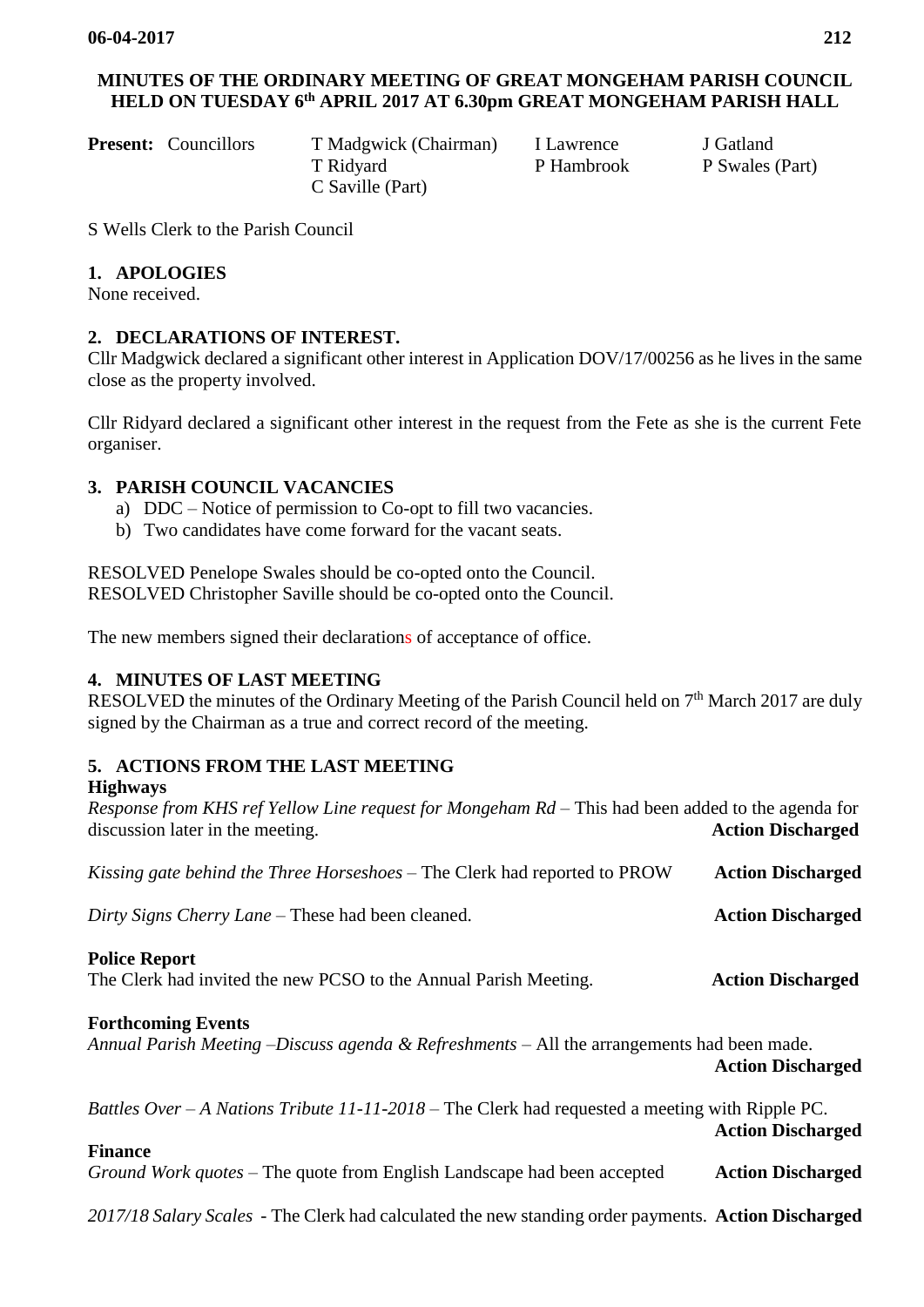*Grant request – Parish Hall committee –* The Clerk had informed the Parish Hall Committee

# **6. POLICE REPORT**

None received.

## **7. PLANNING**

#### **a) Planning Applications i) [DOV/17/00256](https://planning.dover.gov.uk/online-applications/applicationDetails.do?activeTab=documents&keyVal=DCAPR_231616)**

**Proposal:** Conversion of outbuilding to ancillary accommodation, the insertion of new window & door **Location:** Old Rectory, Mongeham Church Close, Great Mongeham, CT14 0HL

RESLOVED no objections be raised to this application.

## **b) Planning Decisions**

None received.

**c) Correspondence**

None received.

**d) Consultation Documents** 

Nothing to discuss.

### **8. REPORTS**

To receive written or verbal reports from:-

- **a) County Councillor**
- **b) District Councillors**
- **c) Council members**

No reports received as the Annual Parish Meeting follows this meeting.

# **9. HIGHWAYS**

To discuss and agree actions relating to highways issues

a) Traffic Scheme – possible waiting restrictions Mongeham Rd

After some discussion it was agreed that a request should be sent to the KCC member asking for this to become a KCC member's grant scheme. **Action Sarah Wells**

b) Kissing gate behind Three Horseshoes

The Clerk to chase the PROW officer for a response on this fault. **Action Sarah Wells**

# **10. CORRESPONDENCE**

To discuss and agree actions relating to correspondence received by the Council.

**a) Consultation Documents**

None received.

### **b) Newsletters and Circular**

i) Clerks and Council Direct

Noted by the members.

### **c) Other Correspondence**

i) Possible East Kent Merger

ii) Neighbourhood Forums representative

Noted by the members.

**Action Discharged**